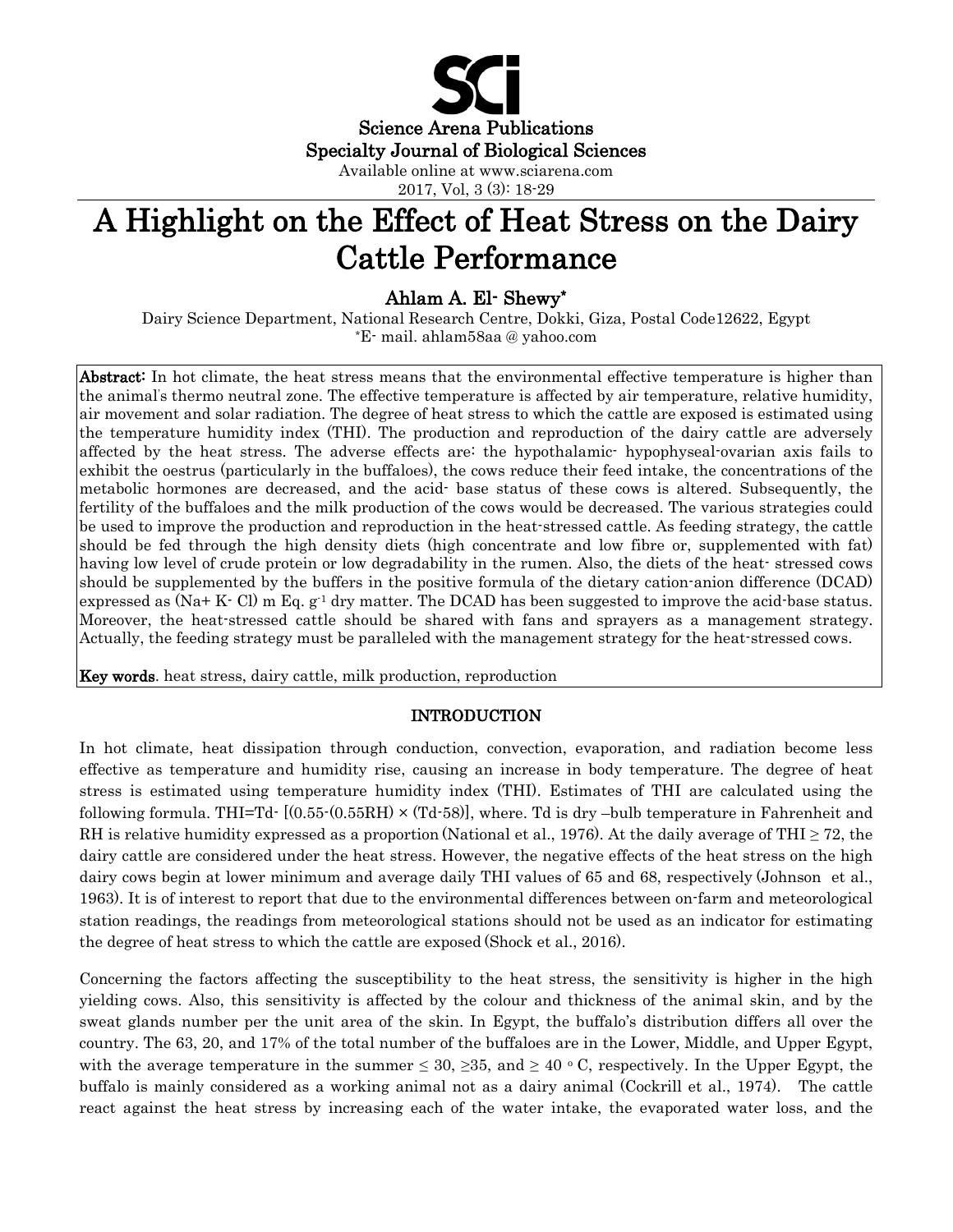respiration rate, but decreasing the feed intake. Generally, in heat-stressed cattle, the common adverse effects are reducing of the rate of weight gain, the fertility (both sexes) and the milk yield. These effects decrease the productivity of the herd, with consequences for economic viability(Bucklin et al., 1991; Robert J et al., 2014).

Several strategies have been suggested to minimize the adverse effects of the heat stress on the dairy cattle productivity. One strategy has been suggested to modify the environment around the animal by shading to reduce solar radiation or by using sprinkler to increase the evaporative cooling. The other strategy has been suggested to modify the diet ingredients to decrease the heat production. This article highlights the effects of the heat stress on the performance of the dairy cattle.

# THE NEGATIVE EFFECTS OF THE HEAT STRESS ON THE DAIRY CATTLE PERFORMANCE

## Effect of the heat stress on the fertility

In summer, the fertility of buffaloes is low due to the disruption in the profile of the secreted sexual hormones, causing inhibition of the ovaries activity called anoestrus. Summer anoestrus is affected by the environmental factors (scant hair coat, high relative humidity, thermal stress, and photoperiod), the hormonal factors (prolactin, melatonin, follicle stimulating hormone, thyroid hormones, ovarian hormones, corticosteroids), and the nutritional factors (summer lignified forages poor in protein, low feed intake). The heat stress is the most important one of these factors.

To illustrate the effect of the heat stress on the buffalo fertility, it is notable to simplify the review of Das and Khan (Das et al., 2010) which has been titled by summer anoestrus in buffaloes as shown in Fig. 1.

In this review, it has been reported that various strategies like environmental modification, nutritional management and hormonal therapy can be used to improve the reproductive efficiency in buffaloes. The environmental management is the best approach while the hormonal treatments can result in different degrees of the success. The writers have added that showering, splashing, sluicing or water spraying, loose housing system, and a shift from day to night grazing practices are advocated for improving the fertility in heat-stressed buffaloes.

In this respect, it is of interest to report that calves born to cows exposed to heat stress during late gestation have lower birth weight and weaning weight and compromised passive immune transfer compared with those born to dams that are cooled. Additionally, heat stress during the last 6 wk of gestation induces a phenotype that negatively affects survival and milk production up to and through the first lactation of offspring. It is notable to report that in the cooled cows, fans ran continuously, whereas sprinklers turned on automatically for 1.5 min at 6-min intervals when ambient temperature exceeded 23.9°C. After calving, cows from both treatments were housed in the same free stall barns, cooled by sprinklers and fans(Monteiro et al., 2016).

### Effect of the heat stress on the dry matter intake and milk production

It is well known that dairy animal reduces its feed intake during the hot stress as a thermoregulation effort to prevent an excessive increase in body temperature via decreasing its heat production. By reducing the feed intake, the digestible energy, the metabolizable energy, and the net energy are decreased, so, the energy retention is decreased. Subsequently, the energy lost in the faeces, urine, and methane emission, or as a heat increment would be decreased. Thus, both the heat production and milk yield of the dairy animal would be decreased. Also, as an attempt of the animal to reduce its heat production, the concentrations of the plasma somatotropin and triiodothronine are declined under the heat stress. Moreover, the heat stress has a strong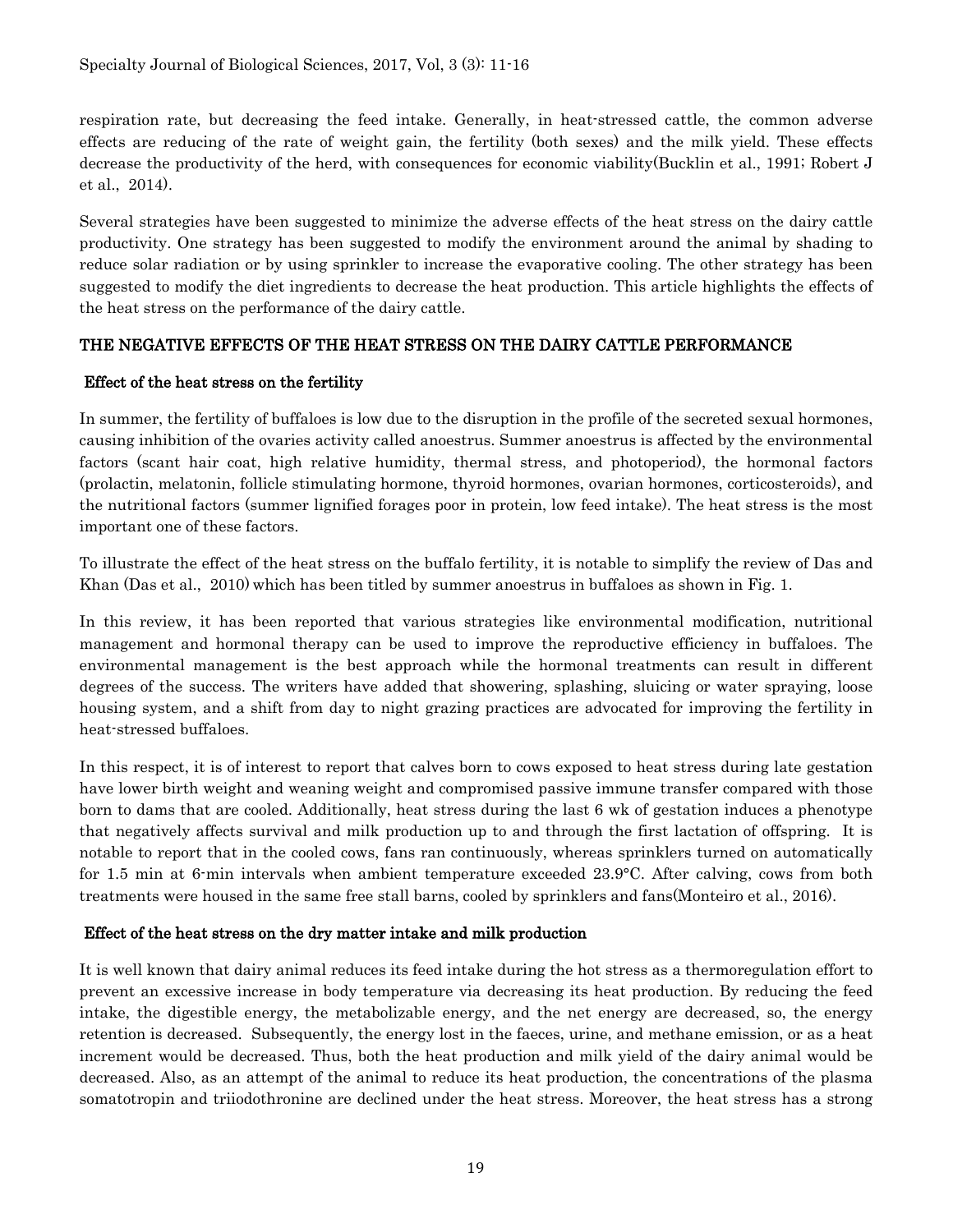influence on the dry matter intake in the high yielding dairy cattle, whereas, dry matter intake (DMI) decreases by 2 percent for every  $1^{\circ}C$  rise in the daily temperature average above 25 $^{\circ}C$  (Magduband et al, 1982; Johnson and et al, 1988; Mc and et al, 1996).

## THE ENVIRONMENTAL STRATEGY DURING THE HEAT STRESS

In summer, less heat can be lost via the sensible routes (radiation, conduction, and convection) while more heat can be lost via the evaporating system (sweating and panting). So, the management of the dairy cattle would be a vital tool to eliminate the adverse effects of the heat stress on these cattle. Actually, Igono *et al.* (Igono et al., 1987) have observed that the milk yield could be increased and both rectal temperature and milk temperature could be decreased significantly in the heat stressed cows by using shade plus fan and spray compared with shade only.

It is well known that a lot of water is used in the sprinklers and water is considered as a scarce resource. So, Chen et al. (Chen et al., 2016) compared three sprinkler flow rate  $(0, 1.3 \text{ or } 4.9 \text{ L min}^{-1}(\text{both } 3 \text{ min on and } 9$ min off, 24 h d<sup>-1</sup>) for high- producing lactating cows under warm weather (33 $\pm$  3<sup>o</sup>C) having a shaded feed bunk. The authors have found that the flow rate 1.3 L min<sup>-1</sup> had cooled cows more efficiently than 4.9 L min<sup>-1</sup> despite using 73% less water. Also, they have noticed that DMI was not affected significantly by the water spray. However, the milk yield was significantly affected by sprinkler flow rate. Milk yield was 42.6, 46.3, and 45.9 kg  $d^1$  for unsprayed the control cows, and those sprayed with sprinklers flow rate 1.3, and 4.9 L min<sup>-1</sup>, respectively. The effects of cooling cows with water spray on the dry matter intake and milk production have been shown in Fig.2.

 Moreover, the effect of cooling stressed cows during the last 3 wk. of gestation on the DMI and milk production was evaluated by( Karimi et al., 2015) Twenty dry cows were randomly divided into two equal groups, cooled and heat stressed cows. The average of THI during the last 3wk. of gestation was 69.7. Dry matter intake was recorded from 21 day pre calving to 21-day post calving, and milk yield was measured daily up to 180 days in milk. The results simplified in Table 1 confirm that the heat stress abatement in last 3 wk. of gestation improves the cows' performance in the subsequent lactation.

### FEEDING STRATEGY DURING THE HEAT STRESS

### Role of increasing the dietary energy density during heat stress

On the basis of reducing DMI by heat stress, the workers have tended to increase the dietary energy density by using diets containing high concentrate and low fibre or diets supplemented with fat for the heat-stressed cattle. Fat has a low heat increment, but its upper limit of the diet is 6 to 7% of the dry matter intake(Knappand et al., 1991; Wu etal., 1994; Drackley et al., 2003; West, 2003; Halachmi et al., 2004).

The addition of the long-chain fatty acids (LCFA) to the diets increases the metabolizable energy of the diet by decreasing the production of methane. Also, the LCFA transportation from the diet to the mammary gland is energetically more efficient than de novo synthesis of LCFA from acetate (de novo pathway is occurred by feeding cattle on high forages diet). So, less heat is dissipated per unit of net energy intake from dietary LCFA than from dietary forages. Consequently, supplemental LCFA has been suggested for cattle under heat stress (Palmquist et al., 1980; Chilliard et al., 1993).

Because, heat-stressed dairy cows are bio energetically similar to early-lactation cows, the dietary energy may be inadequate to support milk and milk component synthesis. So, Moore *et al.* (Moore et al., 2005) have fed heat-stressed cows on the diets supplemented with the conjugated linoleic acid (CLA). The author shave found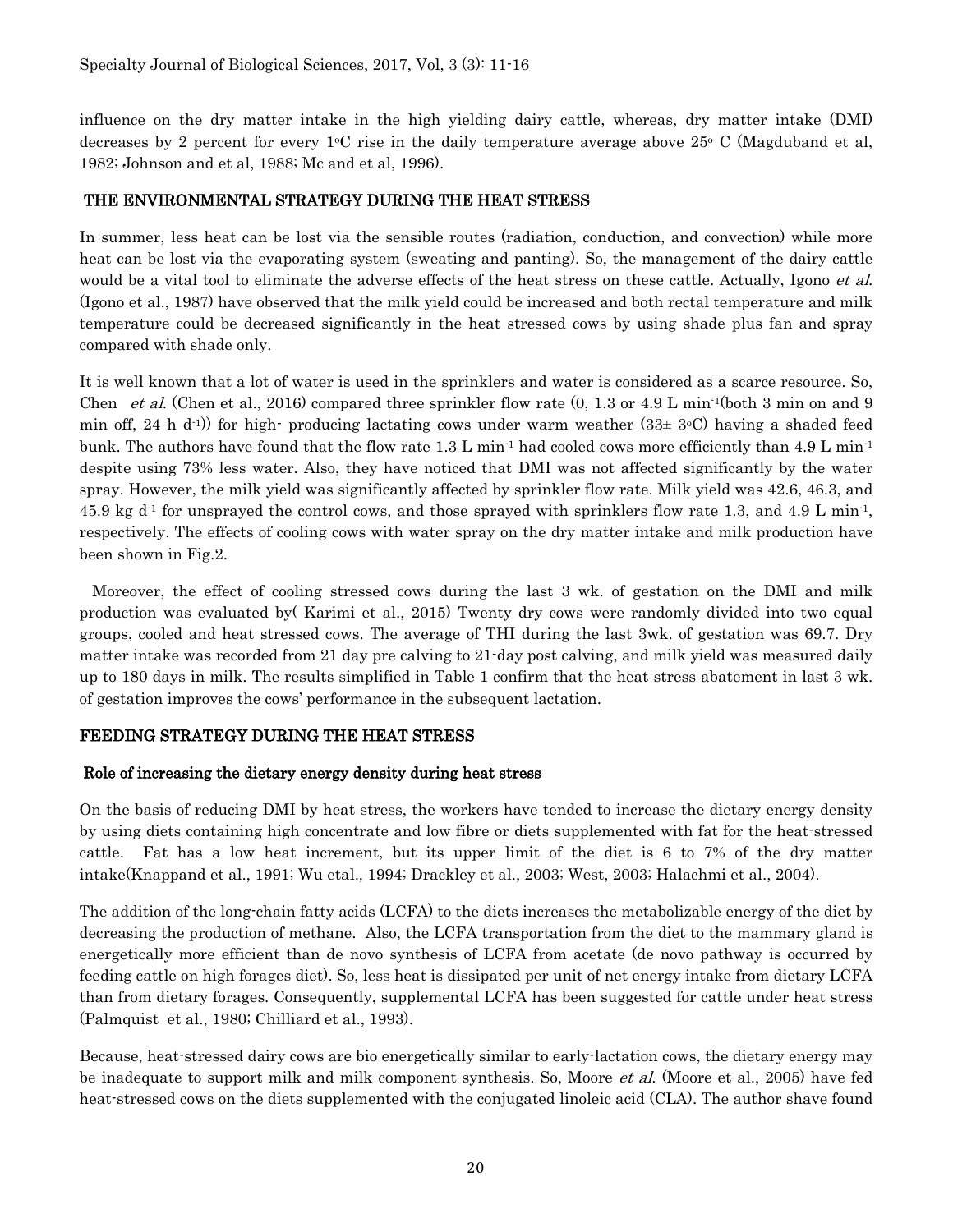that energy balance was improved by CLA supplementation compared with control  $(3.7 \text{ vs. } 7.1 \text{ M cal d}^{-1})$ respectively) but had no effect on either dry matter intake or milk production.

It is worth to report that decreases in dry matter intake by an average 0.7 kg/day as a result of fat supplementation are common in 22 experimental treatments as it has been reviewed by (Chilliard, 1993). At least, two explanations have been suggested for this phenomenon. The first may be the decrease in the ruminal fibre digestion by adding fat and the second may be the sensitivity of some factors (may be hormones) to fat supplementation.

On the other hand, shredded beet pulp has been substituted for maize silage in diets fed to dairy cows under the ambient heat stress (Naderi et al., 2016). The authors have found that neither DMI nor nutrient digestibility was affected by treatments; however, the milk yield was significantly increased and the milk fat content was significantly decreased. The authors have attributed the increasing in the milk yield and the decreasing in the fat content to the increasing in the propionate concentration and the decreasing in the acetate concentration, respectively. Obviously, under heat stress, the increasing in the concentrate level improved the milk production via the changing the ruminal fermentation pattern not via the dry matter intake (DMI) controlling. The level of the substitution and its effect on milk yield and milk fat are shown in Table 2.

Finally, it could be reported that despite of increasing the energy density of the diet either by supplying of fat or by increasing starch-based concentrate resulted in similar increases in the milk production, the apparent efficiency of the milk production (kg of milk solids  $kg<sup>-1</sup>$  of DMI) was greater for diets supplemented with fat than diets supplemented with starch.

## Role of the dietary protein during the heat stress

With regard to the role of the dietary nitrogen (N) during heat stress, it could be reported that each 1 g of excess N above requirements is associated with an energy loss of 7.2 or 5.5 K calg<sup>-1</sup> of N as it was reported by Tyrell *et al.*, (Tyrell et al., 1970) and Higginbotham *et al.*, (Higginbotham et al., 1989) respectively. Moreover, almost all of the protein in excess of dairy cows' requirements (19 or 23 % CP diets) is excreted in the urine as urea. The energy cost associated with synthesizing and excreting urea is accounted for the reduced milk yield (Oldham, 1984). Furthermore, high dietary protein can increase the water needed for the urinary disposal of urea. This extra demand may contrast with the increased water requirements for the cooling of heat-stressed cows (Shalit et al., 1991; West, 1999). On the basis of the previous statements, the level and the ruminal degradability of the dietary protein would be the critical items under the heat stress.

It is of interest to report that the high protein diets (18.5%) of high rumen degradability decreased the milk yield in the shaded cows subjected to the hot stress compared with high protein diets of low degradability or low protein diets (16.1%) of high or medium degradability. Moreover, diets containing 15.3% crude protein of which 35% is considered as the un-degradable protein  $(5.4%$  of dry matter) may be adequate to maintain the milk production in heat- exposed cows kept under evaporative cooling. As a general, the ruminal degradable protein must not exceed 61% of the dietary crude protein (Higginbotham et al., 1989; Huber et al., 1940; Arieli et al., 2004).

Actually, feeding of low degradable protein improved the milk production during the heat stress, provided it should be from a good quality. In a trial, diets with the similar ruminal un-degradable protein (RUP) content from high quality (blood, fish, and soybean meals) or low quality (maize gluten meal) proteins were fed to the cows housed in shade or shade plus evaporative-cooled environments. And, it was found that the cows fed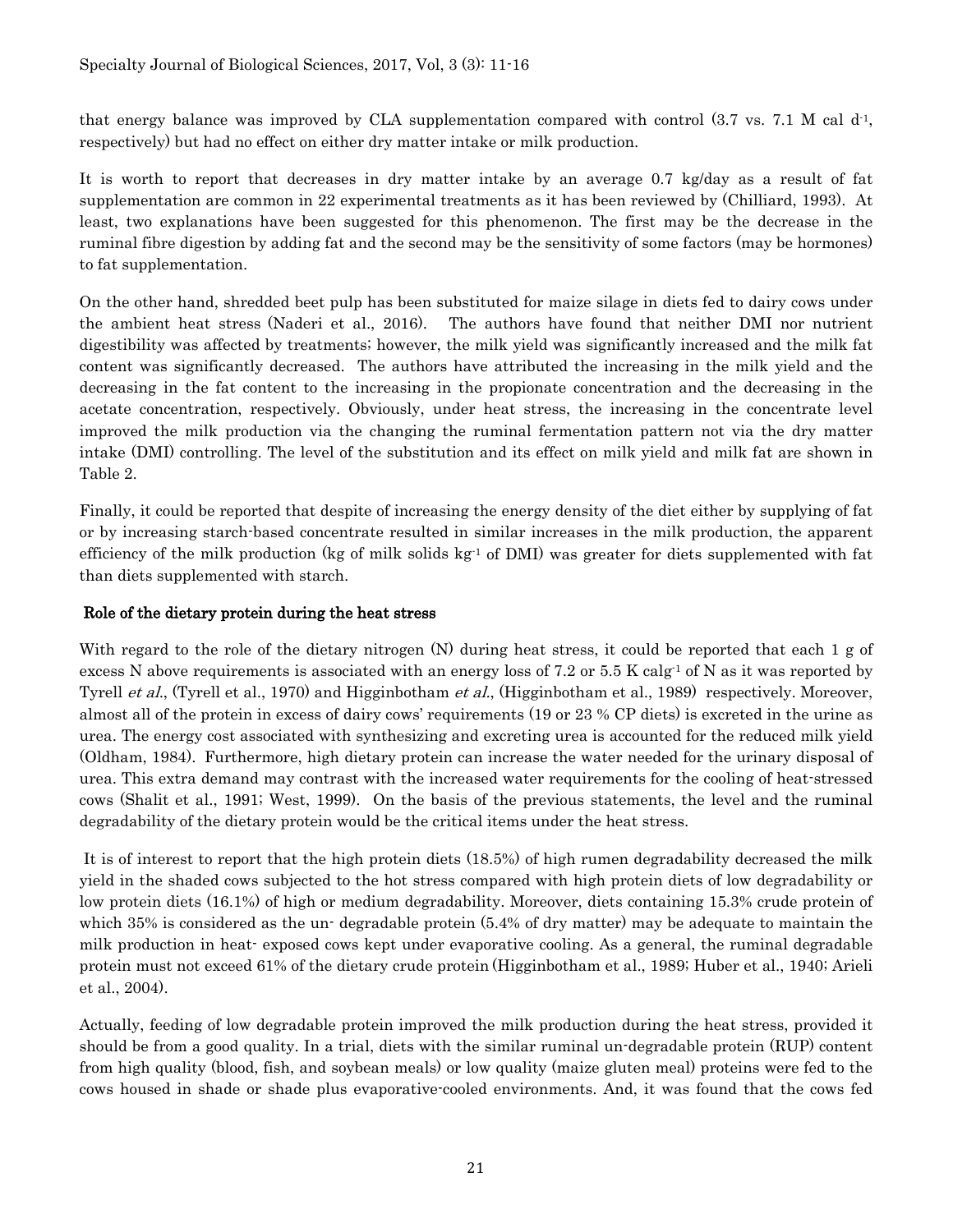high quality RUP yielded 3.8 and 2.4 kg more milk in the evaporative-cooled and shaded environments, respectively, than those fed low quality proteins (Taylor et al., 1991; Chen et al., 1993).

### Role of the dietary cation-anion difference during the heat stress

As a feeding strategy, heat-stressed cattle were fed low-forage or high-starch diets. So, these cattle may be more susceptible to metabolic acidosis. Also, the heat stress is often accompanied by a respiratory alkalosis and a slight metabolic acidosis which may be happened as a compensatory response. On the basis of these findings, the diets of these heat stressed cattle should be supplied with the buffers such as  $NaHCO<sub>3</sub>$  and K2CO3. Actually, higher dietary Na or dietary K increases the alkalinity of body fluids. But some workers have suggested that the dietary cation-anion difference may be a superior measure of these electrolytes effects than their effects as individual electrolytes (Schneider et al., 1988). The term dietary cation-anion difference (DCAD) refers to the difference, in equivalents, between strong cations and anions in the diet. One of the formulae used to calculate this DCAD has been suggested by Mongin (Mongin et al., 1980) as ((Na +K)– Cl) m Eq.  $g^{-0.01}$  dry matter (DM).

DCAD is a method by which the acid-base chemistry of the cow can be altered by manipulating the amount of Na, K, Cl included in the diet. Positive DCAD (+DCAD) eliminates the physiologic acidosis by raising buffering capacity of the blood, reflected by increased blood  $pH$  and blood bicarbonate ( $HCO<sub>3</sub>$ ) concentration. Moreover, the meta-analysis reported by Iwaniuk and Erdman (Iwaniuk et al., 22015) has suggested that DCAD has a significant positive effect on the productive performance via changing the rumen environment and improving acid-base homeostasis in the dairy cows. It is notable to refer to the meta-analyses of multiple macro mineral studies reported by Hu and Murphy (Hu et al., 2004) who have found that the DMI was improved at a DCAD of +40 m Eq.g<sup>-0.91</sup> DM and the milk yield was improved at +34 m Eq. g<sup>-0.01</sup> DM intake by heat- stressed cattle.

In general, the optimum range for the DCAD was between  $+25$  and  $+50$  m Eq.g<sup>-0.01</sup> DM. And the milk production was not improved when the DCAD was elevated outside of this optimum range even with altered the ratio of K to Na in the diet (Sanchez et al., 1996; Sanchez et al., 1994).

On the other hand, it was found that the DCAD ranging from +17 to +38 increased the DMI, but the DCAD range from  $+25$  to  $+40$  m Eq.g<sup>-0.01</sup> DM maximized the milk yield of the heat-stressed cows (Sanchez etal., 1996) in another study, it was found that the DMI and the milk yield were improved quadratically and linearly, respectively, as the DCAD range increased from  $-12$  to  $+31$  m Eq.g<sup>-0.01</sup> DM (West et al., 1991). These two studies implied that the higher DCAD may be required to improve the milk yield not to improve the DMI in the heat-stressed cattle.

It is of interest to illustrate that the positive DCAD can also affect the efficiency of the dietary protein in the heat-stressed cows. This finding could be explained on the basis that the low blood urea nitrogen concentration in cows fed a high DCAD reflects the possibility of enhanced microbial ammonia utilization resulting in greater microbial crude protein. Moreover, increased the blood concentration of essential amino acids (AA) in heat stressed cows fed diet with +25 DCAD suggests that the positive DCAD reduced the need for AA degradation to maintain acid- base balance, sparing AA for other uses. Thus, not only DCAD alters acid-base chemistry, but it may also affect AA metabolism. The mechanism of this effect is unclear and needs further investigation (Wildman et al., 2007).

It is notable to illustrate the study of Shahzad *et al.*, (Shahzad et al., 2007). who have investigated the effect of the DCAD ((Na+ K- Cl+ S)) on the buffalo performance during hot summer. Four diets were formulated to have their DCAD as follows.  $-110$ ,  $+110$ ,  $+220$ , and  $+330$  m. Eq.kg<sup>-1</sup> DM. Twenty early lactating buffaloes (*Nili*)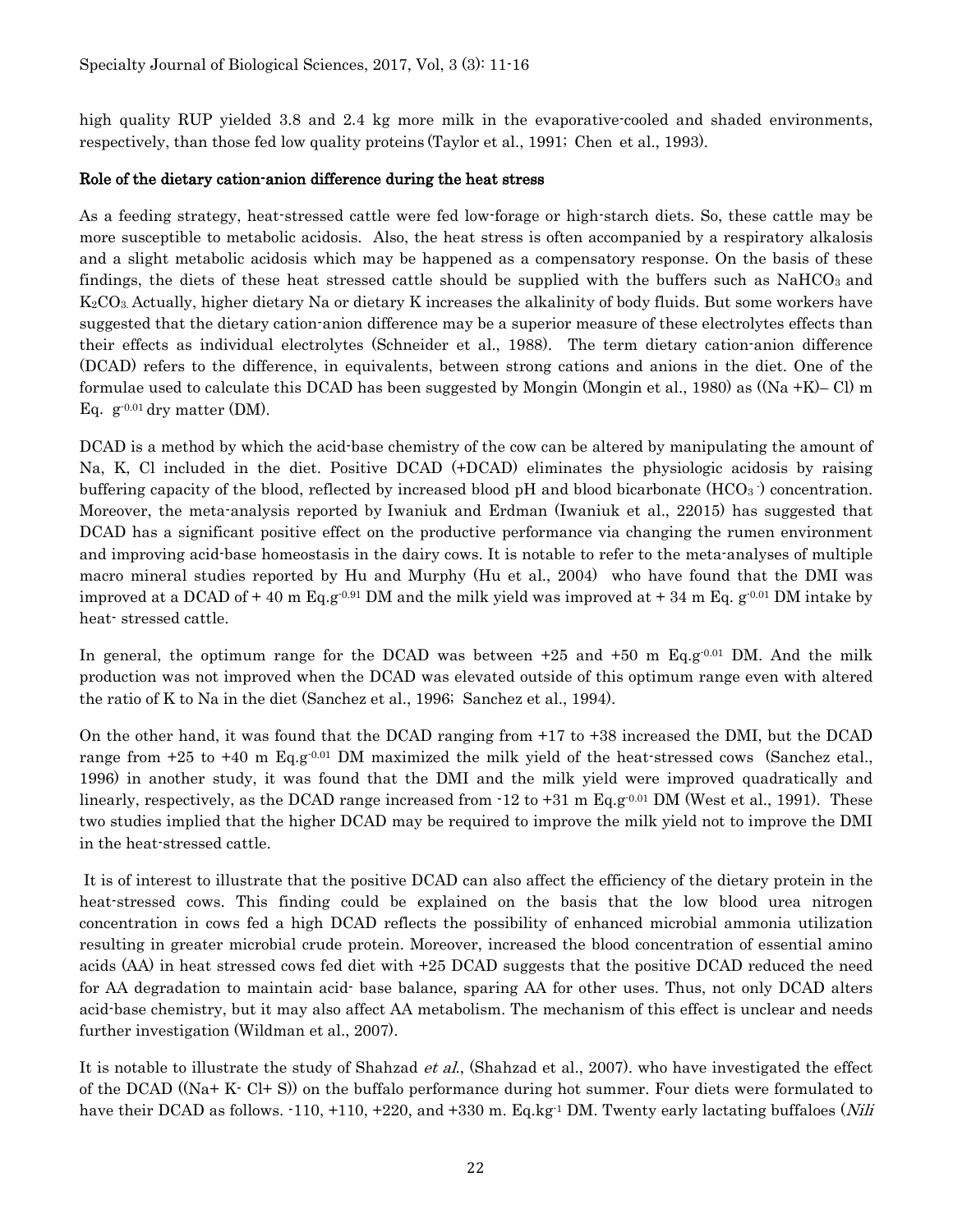$Rayi$ ) were randomly allocated to the four dietary treatments in a randomized block design. The experiment lasted for the five summer months (June to October). The authors have evaluated these treatments on the blood pH, blood HCO3, DM intake, and milk yield. Also, they have monitored the services per conception and conception rate during the experimental period. The results of this study are shown in Fig.3. a, b, c, d, e and f, respectively. The authors have concluded that high DCAD improved the studied parameters.

## **Conclusion**

It could be concluded that the production and the reproduction of the dairy cattle are adversely affected by the heat stress during the hot climate. These adverse effects could be eliminated by the feeding strategy and the management strategy. Both strategies must be paralleled. All cattle exposed to hot climate must be shaded, and cooled. Lactating cattle exposed to the heat stress should be fed high density diets having low level of crude protein, and the dietary cation- anion difference of these diets should be within the optimum range of +  $25$  to  $50$  m. Eq.  $g^{-0.01}$  dry matter.

## References

- 1. National Oceanic and Atmospheric Administration, (1976). Livestock Hot Weather Stress. Reg. Operations, Lett. C-31-76 US Dep. Commerce, Natl. Weather Serv. Central Region, Kansas City, Mo.
- 2. Johnson, H.D., A.C Ragsdale., I. L Berry, and M.D. Shanklin, (1963). Temperature- humidity effects including influence of acclimation in feed and water consumption of Holstein cattle. University, Missouri Research Bulletins, 846, Columbia, MO.
- 3. Shock, D. A., S. J. LeBlanc, K E. Leslie, K. Hand, M. A. Godkin, J. B. Coe., and, D. F. Kelton., (2016). Studying the relationship between on-farm environmental conditions and local meteorological station data during the summer, Journal of Dairy Science. 99, 2169–2179.
- 4. Cockrill, W.R., (1974). The Husbandry and Health of the Domestic Buffalo. Food and Agriculture Organization of the United Nations. Rome.
- 5. Bucklin, R. A., L.W. Turner, D.K Beede, D. R. Bray, and R.W. Hemken, (1991). Methods to relieve heat stress for dairy cows in hot humid climates. Applied Engineering in Agriculture. 7, 241-247.
- 6. Robert J. H. D., E.M Naomi, M.W. Kate, and E. P. David, 2014. Analysis of heat stress in UK dairy cattle and impact on milk yields. *Environmental Research Letters*. 9, 064006, (11pp).
- 7. Das, G.K., and F.A. Khan, (2010). Summer anestrus in buffalo-a review. Reproduction in Domestic Animals. 45, e483-e494.
- 8. Monteiro, A.P.A. S. Tao, I.M.T. Thompson, and G.E Dahl, (2016). In utero heat stress decreases calf survival and performance through the first lactation. Journal of Dairy Science. 99, 8443-8450.
- 9. Magdub, A., H.D. Johnson, and R.L Belyea, (1982). Effect of environmental heat and dietary fiber on thyroid physiology of lactating cows. Journal of Dairy Science. 65, 2323-2331.
- 10. Johnson, H.D., P.S. Katti, L. Hahn, and M.D. Shanklin, (1988). Short- term heat acclimation effects on hormonal profile of lactating cows. Missouri Agricultural, Experiment Station, Research Bulletins, 1061, Columbia.
- 11. Mc Donald, P., R. A. Edwards, and J.F.D. Greenhalgh, (1996). Animal Nutrition. 5th.Edn. Longman Scientific Technical. John Willey & Sons, Inc, New York.
- 12. Igono, M.O., H. D. Johnson, B.J., Steevens, Krause, G.F. and M.D. Shankin, (1987). Physiological, Productive, and Economic Benefits of Shade, Spray, and Fan System Versus Shade for Holstein Cows During Summer Heat. Journal of Dairy Science. 70, 1069-1079.
- 13. Chen, J. M., K. E. Schutz., and C. B Tucker., 2016. Cooling cows' efficiency with water spray. behavioral, physiological, and production responses to sprinklers at the feed bunk. Journal of Dairy Science. 99, 4607-4618.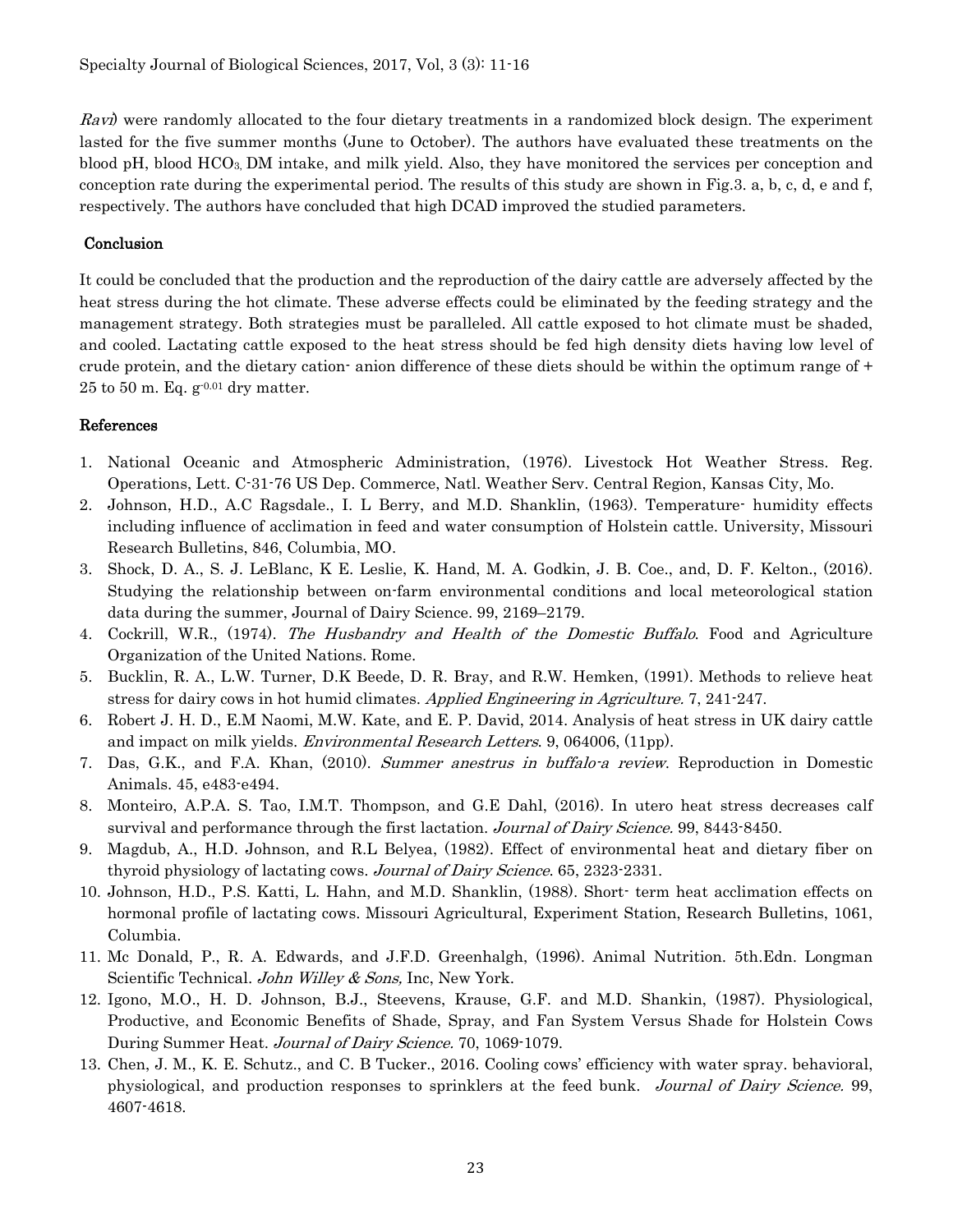- 14. Karimi, M.T., G.R. Ghorbani, S. Kargar, and J.K. Drackley, (2015). Late-gestation heat stress abatement on performance and behavior of Holstein dairy cows. Journal of Dairy Science. 98, 6865-6875.
- 15. Knapp, D.M., and R. R. Grummer, (1991). Response of lactating dairy cows to fat supplementation during heat stress. Journal of Dairy Science. 74, 2573-2579.
- 16. Wu, Z., J.T. Huber, S.C. Chan, J.M. Simas, K.H. Chen, J.G. Varela, F. Santos, Jr, C Fontes, and P. Yu, (1994). Effect of source and amount of supplemental fat on lactation and digestion in cows. Journal of Dairy Science. 77, 1644- 1651.
- 17. Drackley, J.K., T.M. Cicela, and D.W. La Count, (2003). Responses of premiparous and multiparous Holstein cows to additional energy from fat or concentrate during summer. Journal of Dairy Science. 86, 1036-1314.
- 18. West, J.W., (2003). Effects of heat-stress on production in dairy cattle. Journal of Dairy Science. 86, 2131- 2144.
- 19. Halachmi, E., N. Maltz, A. Livshin, D. Antler, Ben-Ghedalia, and J. Miron, (2004). Effects of replacing roughage with soy hulls on feeding behavior and milk production of dairy cows under hot weather conditions. Journal of Dairy Science. 87, 2230-2238.
- 20. Palmquist, D.L., and T. C. Jenkins, 1980. Fat in lactation ration. review. *Journal of Dairy Science*. 63, 1-14.
- 21. Chilliard, Y., (1993). Dietary fat and adipose tissue metabolism in ruminants, pigs, and rodents. A review. Journal of Dairy Science. 76, 3897-3931.
- 22. Moore, C.E., J.K. Kay, R.J. Collier, M.J. VanBaale, and L.H. Baumgard, (2005). Effect of Supplemental Conjugated Linoleic Acids on Heat-Stressed Brown Swiss and Holstein Cows. Journal of Dairy Science. 88, 1732-1740.
- 23. Naderi, N., G.R. Ghorbani, A. Sadeghi-Sefidmazgi., S.M. Nasrollahi, and K.A. Beauchemin, (2016). Shredded beet pulp substituted for corn silage in diets fed to dairy cows under ambient heat stress. Feed intake, total-tract digestibility, plasma metabolites, and milk production. Journal of Dairy Science. 99, 8847-8857.
- 24. Tyrell, H.F., P. W. Moe, and W.P. Flatt, (1970). Influence of excess protein intake on energy metabolism of the dairy cow. Pages. 69-61 in 5th Symposium Energy Metabolism. Farm Animals.
- 25. Higginbotham, G.E., M. Torabi, and J.T. Huber, (1989). Influence of dietary protein concentration and degradability on performance of lactating cows during hot environmental temperatures. Journal of Dairy Science. 72, 2554-2564.
- 26. Oldham, J.D., 1984. Protein-energy interrelationships in dairy cows. Journal of Dairy Science. 67, 1090- 1114.
- 27. Shalit, U., E. Maltz, N. Silanikove, and A. Berman, (1991). Water, sodium, potassium, and chlorine metabolism of dairy cows at the onset of lactation in hot weather. Journal of Dairy Science 74, 1874-1883.
- 28. West, J.W., (1999). Nutritional strategies for managing the heat-stressed dairy cow. Journal of Animal Science. 82, S21-S35.
- 29. Huber, J.T., G.E. Higginbotham, R.A. Gomez-Alarcon, R.B. Taylor, K.H. Chen, S.C. Chan, and Z. Wu, (1940). Heat stress interactions with protein, supplemental fat, and fungal cultures. Journal of Dairy Science .77, 2080-2090.
- 30. Arieli, A., G. Adin, and I. Bruckental, (2004). The effect of protein intake on performance of cows in hot environmental temperature. Journal of Dairy Science. 87, 620-629.
- 31. Taylor, R.B., J.T. Huber, R.A. Gomez-Alarcon, F. Wiersma, and X. Pang, (1991). Influence of protein degradability and evaporative cooling on performance of dairy cows during hot environmental temperatures. Journal of Dairy Science. 74, 243-249.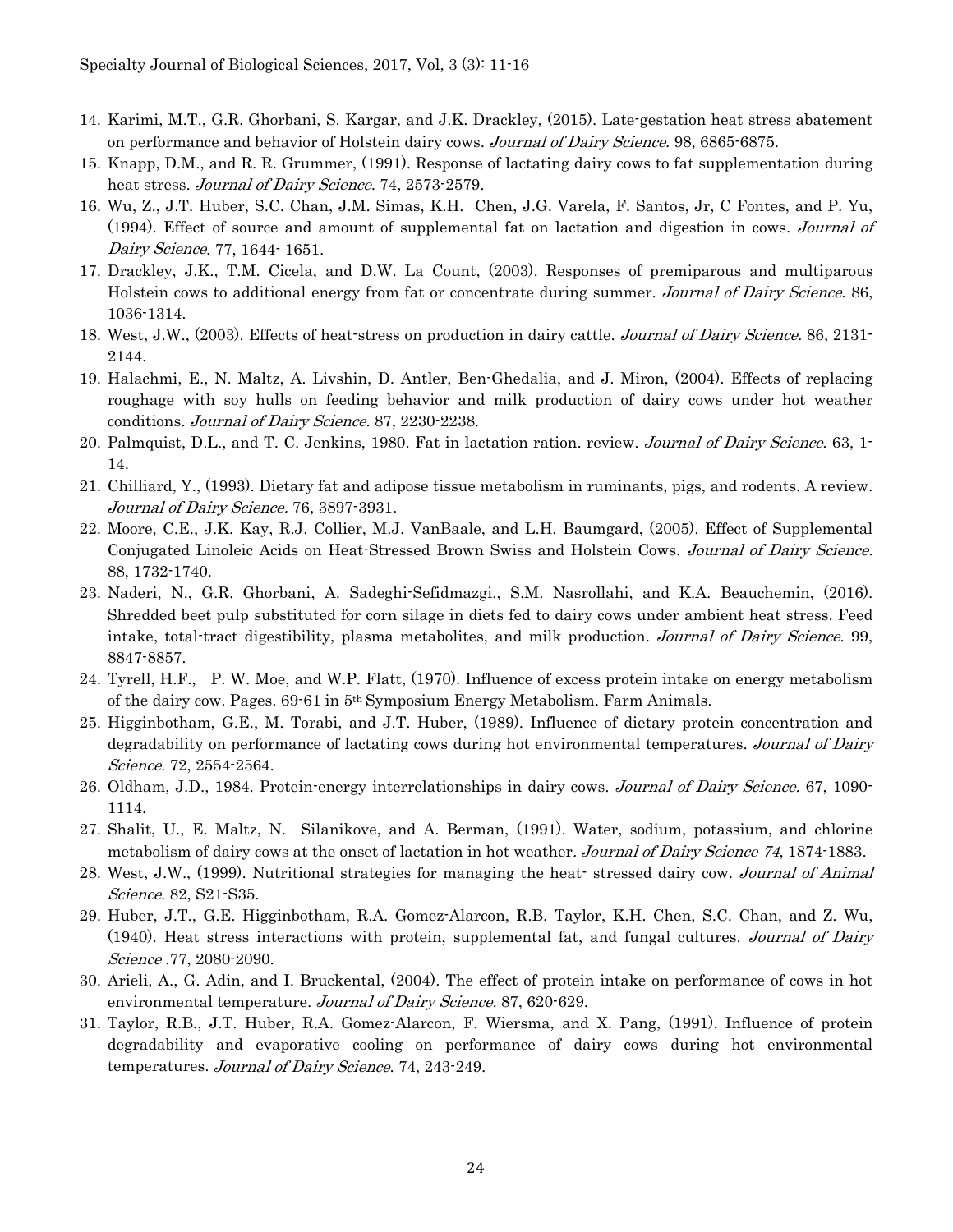- 32. Chen, K. H., J.T. Huber, C.B. Theurer, D.V. Armstrong, R.C. Wanderly, J.M. Simas, S.C. Chan, and J.L. Sullivan, (1993). Effect of protein quality and evaporative cooling on lactional performance of Holestein cows in hot weather. Journal of Dairy Science. 76, 819-825.
- 33. Schneider, P.L., D.K. Beede, and C.J. Wilcox, (1988). Nycterohemeral patterns of acid- base status, mineral concentrations and digestive function of lactating cows in natural or chamber heat stress environments. Journal of Animal Science 66, 112-125.
- 34. Mongin, P., 1980. Recent advances in dietary cation-anion balance. applications in poultry. Proceeding Nutrition Society, 40, 285-294.
- 35. Iwaniuk, M.E., and R. A. Erdman1, (2015). Intake, milk production, ruminal, and feed efficiency responses to dietary cation-anion difference by lactating dairy cows. *Journal of Dairy Science*. 98, 8973-8985.
- 36. Hu, W., and M.R. Murphy, (2004). Dietary cation-anion difference effects on performance and acid-base status of lactating dairy cows. A meta- analysis. Journal of Dairy Science. 87, 2222-2229.
- 37. Sanchez, W.K., and D.K. Beede, (1996). Is there an optimal cation- anion difference for lactation diets? Animal Feed Science and Technology. 59, 3-12.
- 38. Wildman, C.D., J.W. West, and J.K. Bernard, (2007). Effect of dietary cation-anion difference and dietary crude protein on performance of lactating dairy cows during hot weather. Journal of Dairy Science. 90, 1842-1850.
- 39. Sanchez, W.K., D.K. Beede, and J.A. Cornell, 1994. Interactions of sodium, potassium and chloride on lactation acid – base status, and mineral concentrations. Journal of Dairy Science. 77, 1661-1675.
- 40. West, J.W., B.G..Mullinix, and T.G. Sandifer, (1991). Changing dietary electrolyte balance for dairy cows in cool and hot environments. Journal of Dairy Science. 74, 1662-1674.
- 41. Wildman, C.D., J.W. West, and J.K. Bernard, (2007). Effects of dietary cation-anion difference and potassium to sodium ratio on lactating dairy cows in hot weather. Journal of Dairy Science. 90, 970-977.
- 42. Shahzad, M. A., M. Sarwar, and Nisa-Mahr-un, (2007). Effect of dietary cation anion difference on buffalo performance during summer. Italian Journal of Animal Science. 6, 491-494.

| Item                                 | Heat-stressed cows | Cooling cows |
|--------------------------------------|--------------------|--------------|
| Rectal temperature $(C)$             | 39.5               | 39.2         |
| Respiration rate (breath/min)        | 70.4               | 63.3         |
| Dry matter intake (kg/day)           | 13.7               | 15.5         |
| Milk during 180 day in milk (kg/day) | 40.5               | 44.6         |

#### Table1. Effect of cooling on some physiological and productivity parameters in lactating cows

#### Table 2. Effect of increasing concentrate level (L) on the milk yield and fat in cows during heat stress

| Item                                           | L 1  | L <sub>2</sub> | L 3  |       |
|------------------------------------------------|------|----------------|------|-------|
| Maize silage $(g/100g \, \text{dry matter})$   | 16   | 8              | 12   |       |
| Shredded beet pulp (g/100g dry matter)         |      | 8              | 4    | 16    |
| Neutral detergent fibre (g/100g dry matter)    | 21.3 | 16.5           | 14.1 | 11.70 |
| Non-fibre carbohydrates $(g/100g)$ dry matter) | 39.2 | 40.9           | 43.2 | 43.4  |
| Milk yield (kg /day /head)                     | 38.5 | 39.3           | 40.9 | 39.0  |
| Milk fat content $(g/100g \text{ milk})$       | 3.46 | 3.47           | 327  | 2.99  |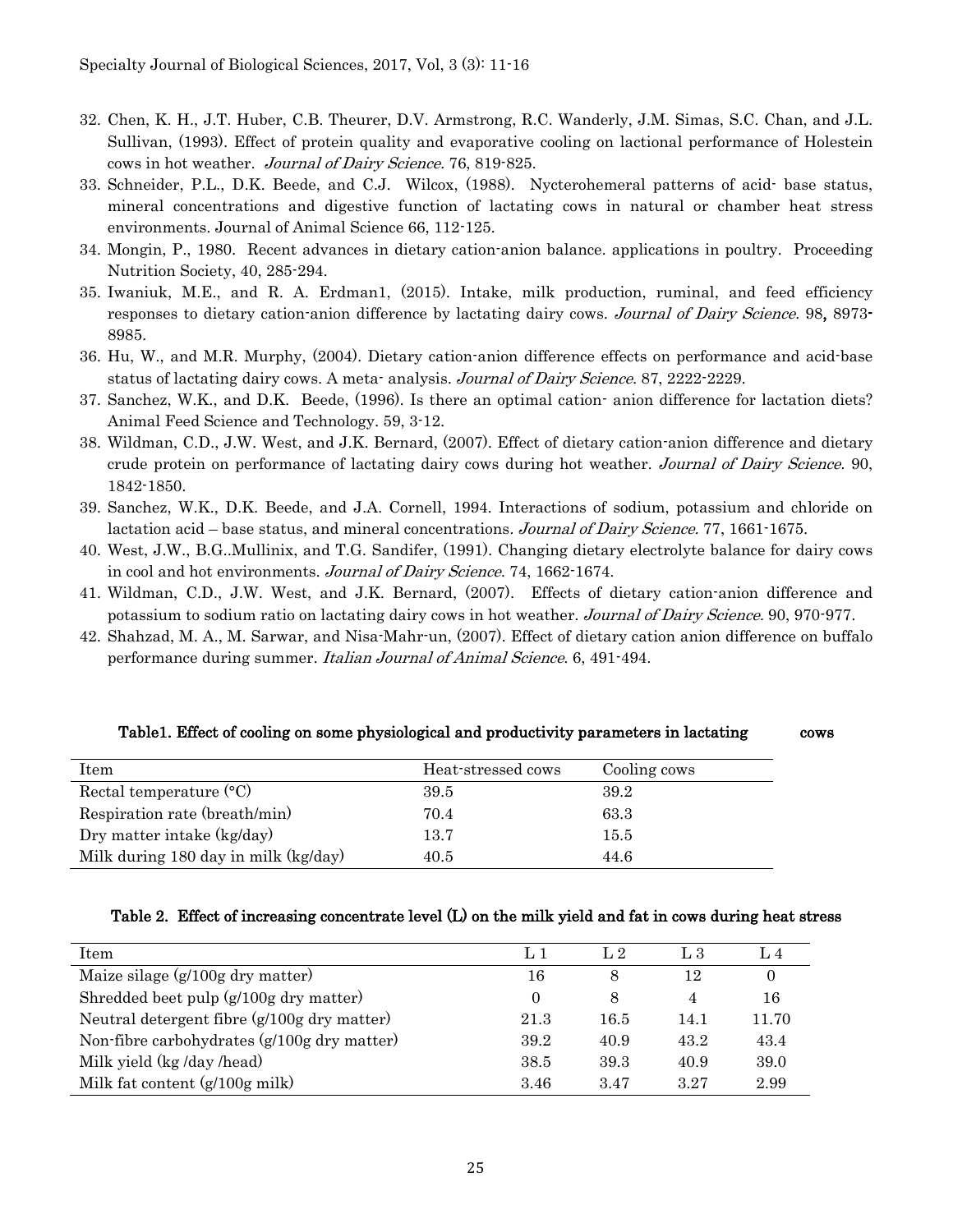



- 
- 

 **Fig. 2**. Dry matter intake (DMI) and milk yield in shaded cow access to 0,1.3,4.9L/min intermittent sprinklers above the feed bunk

- 
-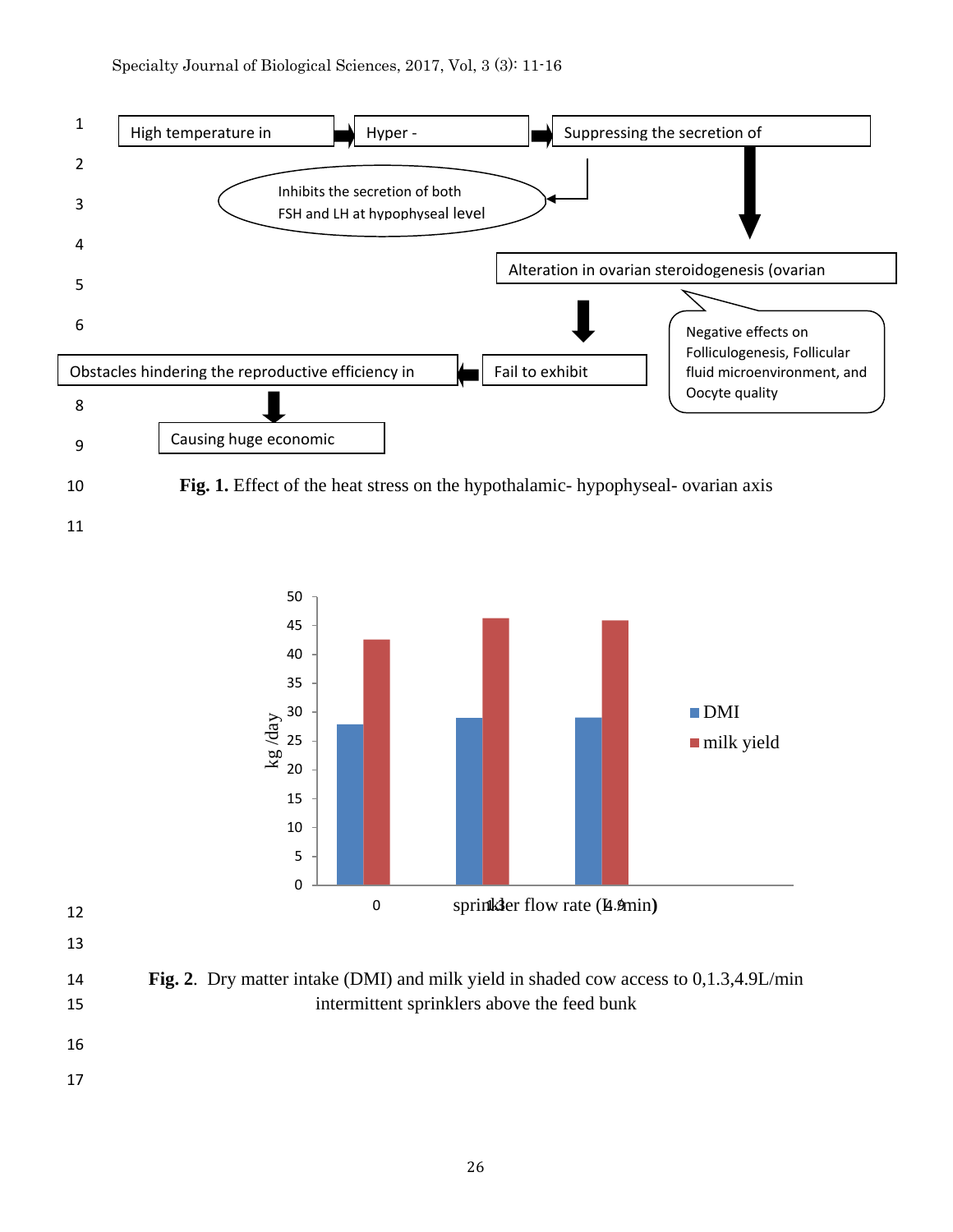

19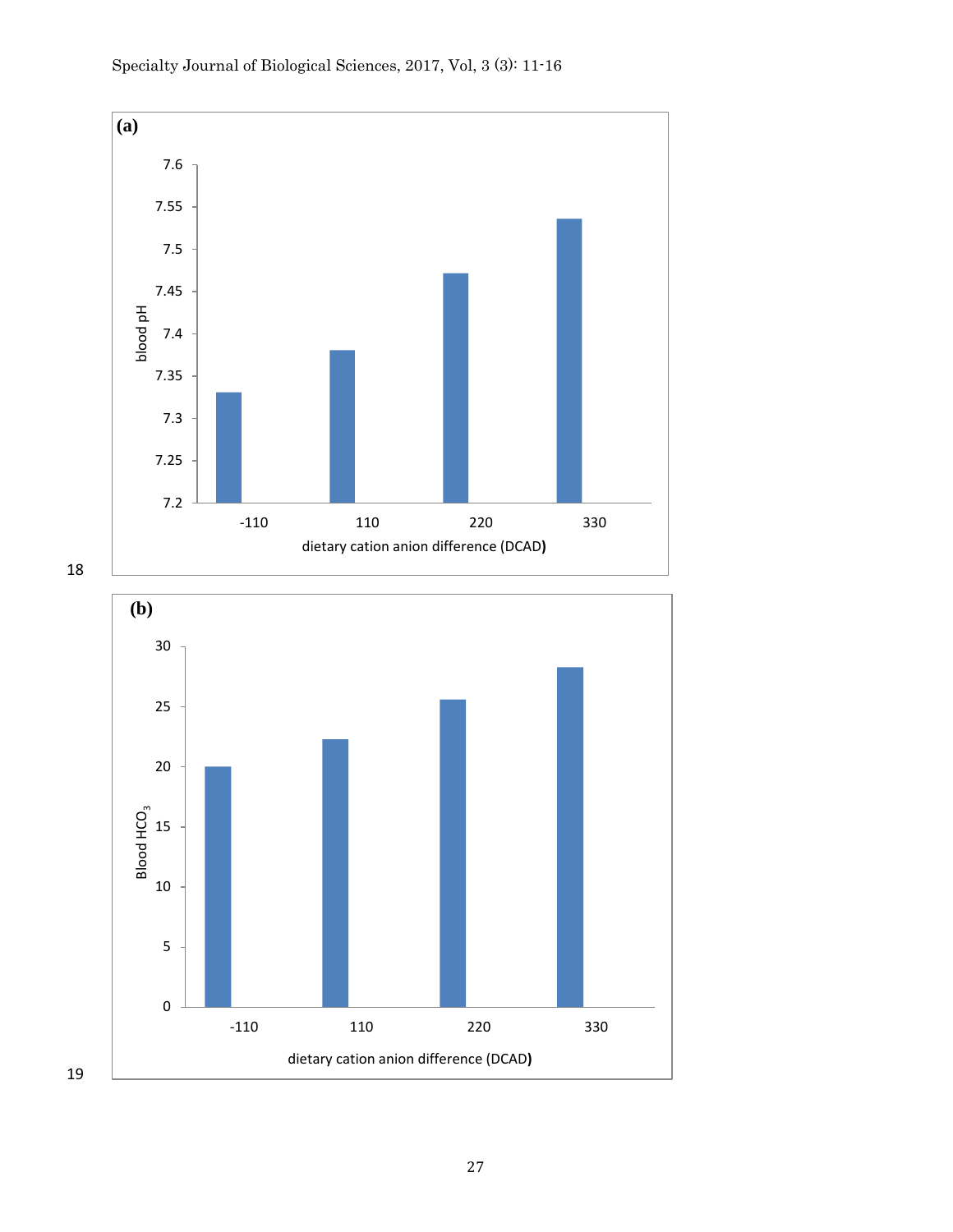